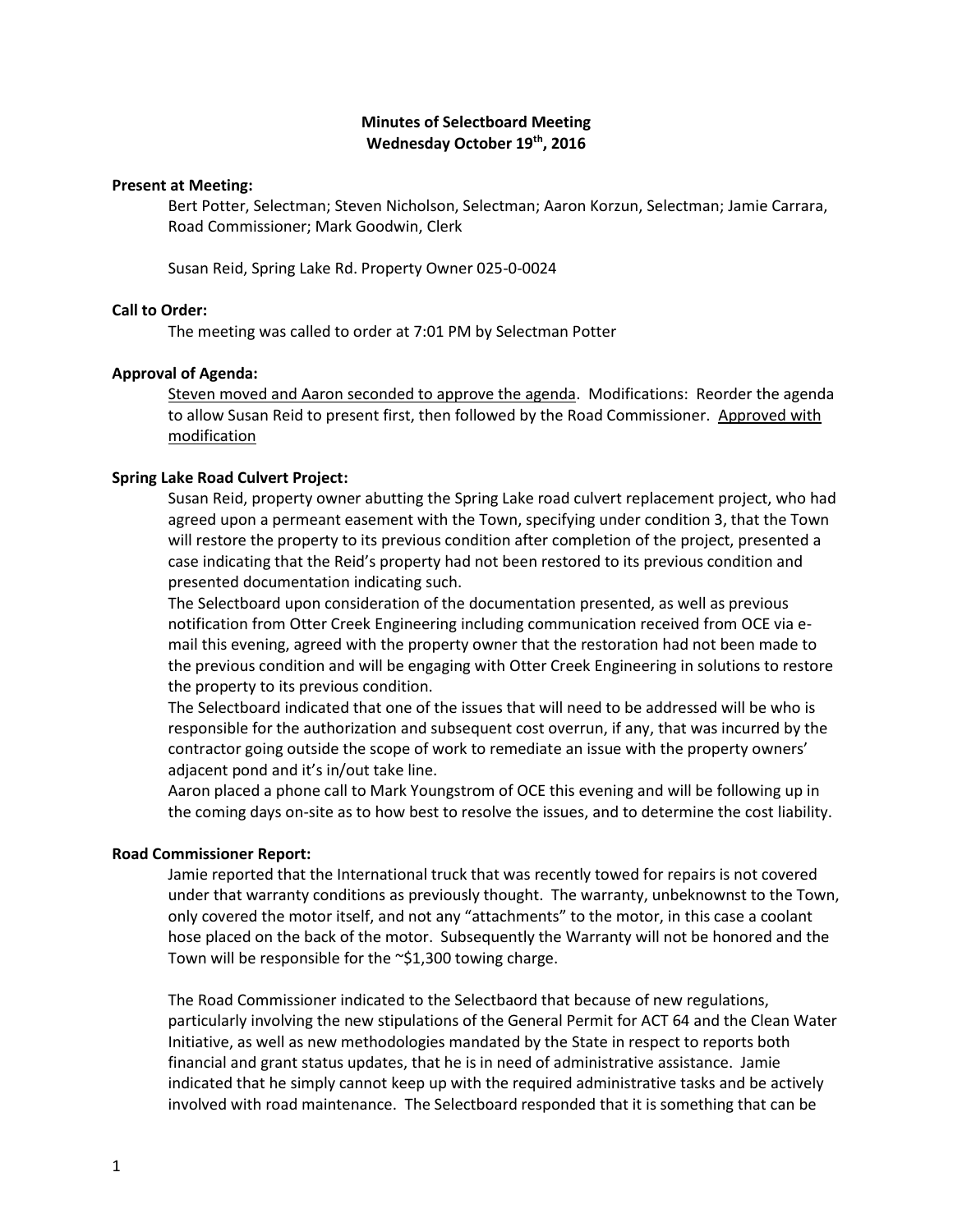discussed during the upcoming 2017 budget determination once they have an idea as to the amount of time and level of administrative assistance would be required.

Aaron requested that the Road Commissioner take a look at an apparent hazardous tree adjacent to the Community Meeting House parking lot, prior to the upcoming election if at all possible.

### **New Business:**

### **Transfer Station Inspection:**

Bert reported that ANR / DEC Waste Management Staff inspected the Shrewsbury Transfer Station on October 11, 2016. The report indicated only minor deficiencies: florescent light labels and storage seal, on-site Facility Management Plan, On-site Closure Plan. Bert6 indicated that all the deficiencies have been addressed and DEC has been notified of the status.

Bert informed that Selectboard that based on the observed traffic, he will be changing the Transfer Station hours for Wednesday evening to "Winter Hours" of 12 PM to 6 PM beginning December  $1<sup>st</sup>$  through April  $1<sup>st</sup>$ . This will correspond roughly with Daylight Savings Time. Bert will be notifying residents via the Times of Shrewsbury November and December editions.

#### **Speeding on the Cold River Road:**

Bert met with Sheriff Benard at his office and was notified by the Sheriff that along with the Town Clarendon, morning patrols will be commencing along Cold River Road. The Sheriff indicated that the expense will be assigned to a grant from the Federal Highway Administration Highway Safety that he has been awarded.

### **4400 Cold River Road Site:**

Bert has made contact with the property owner, who has indicated that he is not available till after November  $9<sup>th</sup>$  to have any in depth discussion in regards to the Town's mitigation initiative.

### **Rutland Region Transportation Council Representative:**

Bert will be contacting Hull Maynard to inquiry if has any interest in continuing representing the Town on the Transportation Council.

### **Excess Weight Permit:**

Bert moved and Aaron seconded to approve the Excess Weight Permit for Normandin Transit Inc. Approved

#### **Open to the Public:**

No members of the Public present

### **Minutes:**

Bert moved and Aaron seconded to approve the minutes of October 5, 2016. Approved